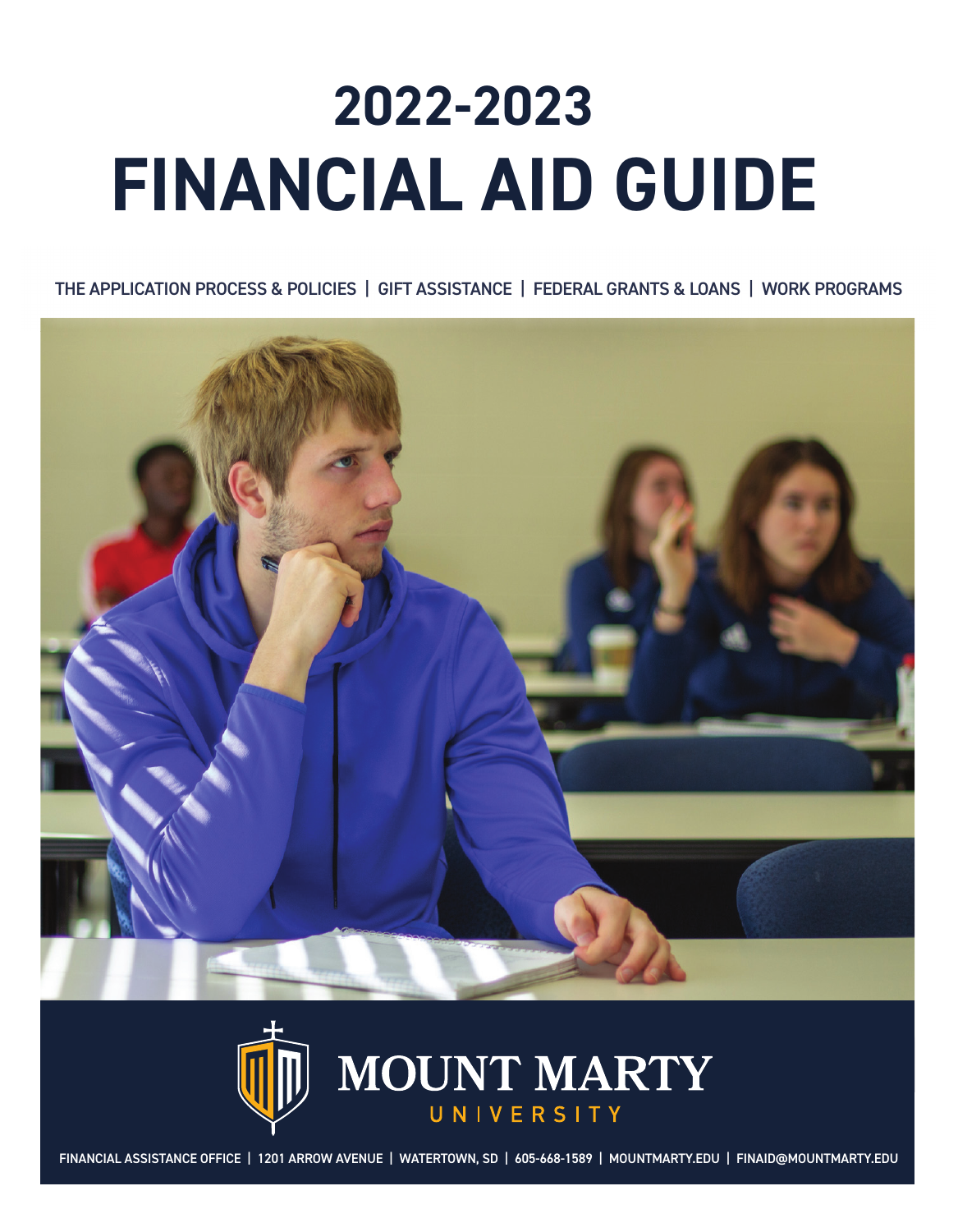### **GIFT ASSISTANCE**

**Mount Marty Awards and Scholarships** - Institutional merit awards are credited to the student's account at the beginning of each semester. The awards are divided evenly per semester as indicated on the financial aid offer.

**Federal Pell Grant** - The Federal Pell Grant Program provides gift assistance to eligible students pursuing their first bachelor's degree. Eligibility is determined by the EFC number on your Student Aid Report. The amount of the Pell Grant varies based on enrollment status and is reduced for students below full-time enrollment. Your Pell Grant will be credited directly to your student account at the beginning of each semester after enrollment is verified. Students eligibility to receive a Pell Grant is limited to the equivalent of six years.

**Federal Supplemental Educational Opportunity Grant (FSEOG)** - An SEOG is for undergraduate students pursuing their first bachelor's degree. In order to receive this grant you need to show exceptional need. Priority is given to students who receive Federal Pell Grants. Your SEOG will be credited directly to your student account at the beginning of each semester after enrollment is verified. Funds for this program are limited.

**South Dakota Opportunity Scholarship (SDOS)** – To qualify for an SDOS, a student must be a resident of South Dakota at the time of high school graduation. Visit the South Dakota Opportunity Scholarship website at **[sdos.sdbor.edu](https://sdos.sdbor.edu/Pages/default.aspx)** for scholarship requirements and application forms. The scholarship is up to \$6,500.00 for four years if students meet renewal criteria.

**Outside Scholarships and Grants** - Scholarships and Grants received from outside agencies must be reported to the Mount Marty Financial Assistance Office promptly in order to avoid an over award situation. If an over award does occur, the Financial Assistance Office in accordance with federal guidelines, will reduce/cancel loans first and then work study. If an overload situation still exists after loan and work study have been cancelled, then Grant awards may be cancelled. If you have questions regarding the eligibility or disbursement procedures for your outside scholarships, contact the agency that awarded the scholarship.

### **WORK PROGRAMS**

**Federal Work-Study (FWS)** - The Federal Work-Study Program provides jobs for undergraduate and graduate students with financial need, allowing them to earn money to help pay educational expenses. The amount of FWS you are eligible to earn is shown on your Mount Marty Financial Aid Award offer. Your FWS wages will be at least the current federal or state minimum wage, but may be higher, depending on the type of work you do and the skills required. Funds are limited.

### **FEDERAL DIRECT PARENT PLUS LOANS**

**Federal Direct Parent PLUS Loans** are available to parents of dependent undergraduate students. PLUS borrowers will need to pass a credit check to determine eligibility. If a parent is unable to borrow a PLUS loan, their dependent student may be eligible to borrow additional funds under the Federal Direct Unsubsidized Loan Program. PLUS Loan eligibility is not based on need. The student must be enrolled at least half-time. The annual limit on a PLUS Loan is equal to the student's cost of attendance minus any other financial aid received. The interest rate on a PLUS loan is a fixed interest rate determined every July 1 based on the 10-year Treasury Note Index. An origination fee is charged by the U.S. Department of Education. The loan funds are sent directly to the school and repayment begins on the date of the final loan disbursement for the academic year. In-school deferment and forbearance options may be available. During deferment, interest may be paid by the parent or capitalized. Parent borrowers can apply for their PLUS Loan by going to **[www.studentaid.gov](https://studentaid.gov/)** and under the tab "Apply for Aid", select "Apply for Parent PLUS Loan". After completing the PLUS Application under the tab "Complete Aid Process", complete the "MPN for Parents" document. All loan borrowers, including parents, are required to complete the "Annual Student Loan Acknowledgement" each year before they can receive the first disbursement of their first federal direct loan for the new award year. Complete your Annual Student Loan Acknowledgement online at **[www.studentaid.gov](https://studentaid.gov/)**. Go to: "Complete Aid Process" then select "Complete Annual Student Loan Acknowledgement". Sign in with your FSA username and password, and complete the requirements.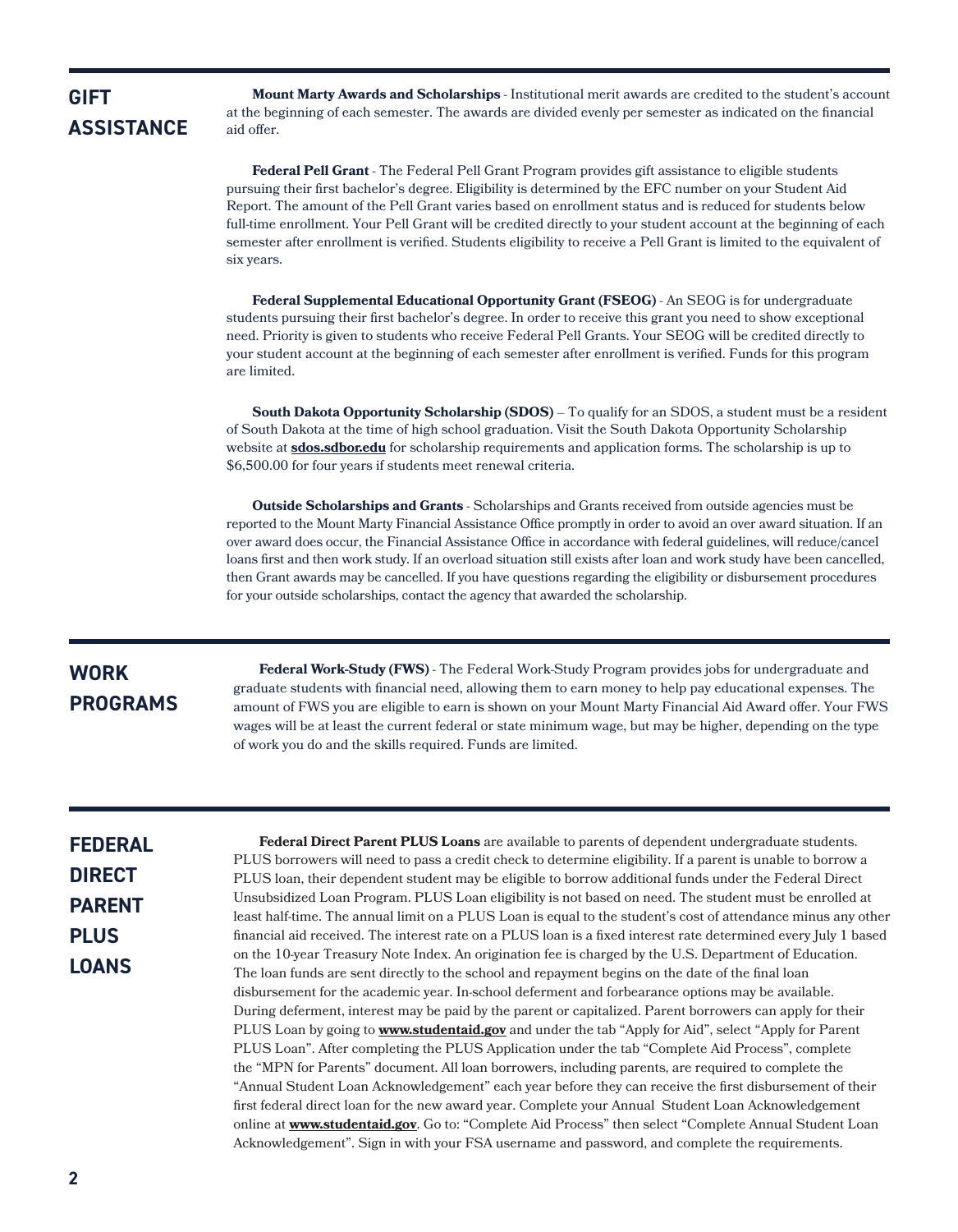### **PAYMENT OF MOUNT MARTY CHARGES**

Payment of tuition, fees and other charges on your institutional account must be made by the end of the first week of classes each semester, unless satisfactory arrangements have been made with the Mount Marty Business Office. Payment plans are available through the Mount Marty Business Office.

### **CHANGES IN YOUR STATUS**

**Reducing Credit Hours** - If a student drops from full-time to part-time status or if a part-time student drops courses within the 100% refund period, the student's financial aid is recalculated based on their new status. Charges are also recalculated to account for the change in enrollment. Financial aid may need to be returned to the aid accounts and the student may need to repay a portion of the financial aid received.

**Withdrawal from Mount Marty** - Refunds and/or tuition adjustments are given to students who officially withdraw from Mount Marty. If you receive federal grants or loans and withdraw within 60 percent of the start of the semester, MMU or you may be required to return all or a portion of the federal funds you received, according to federal regulations. This may then cause you to owe a repayment to the federal government or the institution. Refer to the Mount Marty Catalog for more information.

**Housing Plans** - Changes in a student's housing plan may affect their financial aid package. Refer to the housing policy in your Student Handbook or contact the Student Affairs Office.

### **FINANCIAL AID BUDGETS AND EXPECTED FAMILY CONTRIBUTION**

A student's financial aid budget, or cost of attendance, includes items such as tuition and fees, room and board, books and supplies, personal/miscellaneous expenses, and transportation expenses. Budget items, such as room/board and personal expenses, vary depending on whether the student lives on-campus, off-campus, or with parents. The student's direct educational expenses can be found online at **[mountmarty.edu/tuition-and-aid/tuition-costs.](https://www.mountmarty.edu/tuition-and-aid/)** Educational cost of attendance budgets can be found at **[mountmarty.edu/about-us/consumer-information.](https://www.mountmarty.edu/about-us/consumer-information/)**

The Expected Family Contribution (EFC) is an estimate of the family's ability to contribute toward the student's education. The EFC is calculated from information provided by the student on the Free Application for Federal Student Aid (FAFSA). The student's financial aid budget minus their EFC equals the student's need. The types and amounts of financial aid a student receives is based on this need.

## **REAPPLYING FOR FINANCIAL AID**

You will need to reapply for Federal Financial Aid annually. October 1 is the FAFSA (Free Application For Federal Student Aid) "filing begin date" for the next academic year. You should receive a Renewal Reminder sent by the Federal Processor to the email address you reported on your FAFSA. This will provide information to you on applying for federal aid for the next academic year. You can complete your FAFSA for the next academic year by going on-line to **[www.studentaid.gov](https://studentaid.gov/)**. You, along with a parent if you are dependent, can electronically sign your FAFSA. Mount Marty's priority filing date for the FAFSA is March 1. Feel free to contact the Financial Assistance Office with any questions on reapplying for federal aid.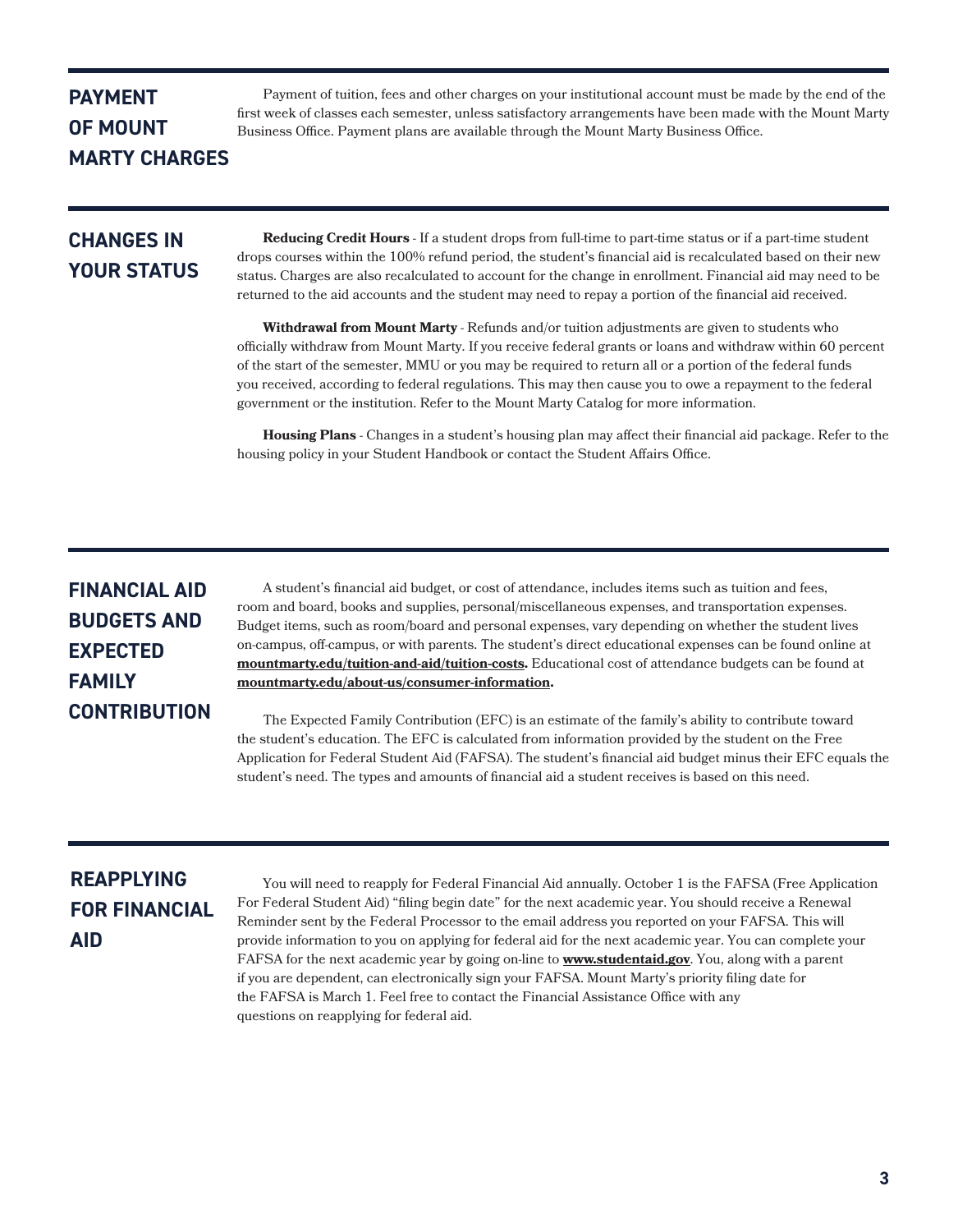### **FEDERAL DIRECT LOANS**

**Federal Direct Loans** are available through the US Department of Education. Students must file the Free Application for Federal Student Aid to determine eligibility. A Federal Direct Loan can be either subsidized or unsubsidized.

 A **subsidized loan** is awarded on the basis of financial need. Students receiving a subsidized loan will not be charged any interest while enrolled at least half-time. The federal government subsidizes or pays for the interest on the loan while the student is enrolled at least half-time. The interest rate for undergraduate Direct Subsidized Loans is a fixed interest rate and is determined every July 1 based on the 10-year Treasury Note Index. Subsidized loans are not available to graduate students. There is a limit on the maximum period of time (measured in academic years) that you can receive Direct Subsidized Loans. In general, you may not receive Direct Subsidized Loans for more than 150% of the published length of your program. After you have received Direct Subsidized Loans for your maximum eligibility period, you are no longer eligible to receive additional Direct Subsidized Loans. However, you may continue to receive Direct Unsubsidized Loans. In addition, if you continue to be enrolled in any undergraduate program after you have received Direct Subsidized Loans for your maximum eligibility period, the US Department of Education will no longer pay the interest that accrues on your Direct Subsidized Loans for periods when they otherwise would do so.

An **unsubsidized loan** is not awarded on the basis of need. The student is responsible for the interest on the loan from the time the loan is disbursed until the loan is paid in full. If you allow interest to accumulate, it will be capitalized-that is, the interest will be added to the principal amount of the loan and additional interest will be based on the higher amount. The interest rate on Direct Unsubsidized Loans is a fixed interest rate and is determined every July 1 based on the 10-year Treasury Note Index.

| Maximum annual loan amounts are as follows: |            |                          |                                 |  |  |
|---------------------------------------------|------------|--------------------------|---------------------------------|--|--|
| Freshmen                                    | \$3,500,00 | Juniors / Seniors        | \$5,500,00                      |  |  |
| Sophomores                                  | \$4,500,00 | <b>Graduate Students</b> | $$20,500.00$ (all unsubsidized) |  |  |

**Students also have additional Direct Unsubsidized Loan eligibility for the following statuses:**

| Dependent Undergraduate Students                                                                        | \$2,000.00 |
|---------------------------------------------------------------------------------------------------------|------------|
| <b>Independent Undergraduate Students and Dependent</b><br>Students whose parents connot borrow PI IIS. |            |

| Students whose parents cannot borrow PLUS: |            |  |
|--------------------------------------------|------------|--|
| Freshman/Sophomore                         | \$6,000.00 |  |
| Junior/Senior                              | \$7,000.00 |  |

A student can never borrow more than the cost of attendance at the institution minus other financial aid. Students are encouraged to borrow only what they need to cover direct and indirect educational costs.

| <b>Maximum Total Debt:</b> |              |                                                                 |  |  |
|----------------------------|--------------|-----------------------------------------------------------------|--|--|
| Dependent Undergraduate    | \$31,000.00  | No more than \$23,000 of this amount may be in subsidized loans |  |  |
| Independent Undergraduate  | \$57,500.00  | No more than \$23,000 of this amount may be in subsidized loans |  |  |
| Graduate                   | \$138,500.00 | No more than \$65,500 of this amount may be in subsidized loans |  |  |

**Fees –** An origination fee is charged by the US Department of Education.

 Your Mount Marty Financial Aid offer indicates the type and amount of Direct Loan which you are eligible. You may choose to borrow less than the loan amount awarded. If you choose to borrow less, contact the Financial Assistance Office. Accept your direct loans online using the **LancerLink Student Portal** in order to receive your Federal Direct Loans(s). Your acceptance through the **[LancerLink Student Portal](https://login.microsoftonline.com/340482ee-d150-4317-9261-eb717d6f9e76/wsfed?wa=wsignin1.0&wtrealm=https%3a%2f%2fsisportal-100539.campusnexus.cloud%2fCMCPortal%2f&wct=2021-11-30T18%3a21%3a11Z&wctx=rm%3d0%26id%3dpassive%26ru%3dsecure%2fstudent%2fstuportal.aspx&wreply=https%3a%2f%2fsisportal-100539.campusnexus.cloud%2fCMCPortal%2f&AppType=Portal&Role=STUDENT&sso_reload=true)** is aconfirmation which needs to be completed before we will process your direct loan.

**Annual Student Loan Acknowledgment -** Beginning with the 2022-23 award year, all borrowers are required to view how much they currently owe in federal loans and to acknowledge they have reviewed this information before schools can make the first disbursement of the first direct loan for each new award year. Complete your Annual Student Loan Acknowledgement online at **[www.studentaid.gov](https://studentaid.gov/)**. Go to: "Complete Aid Process" then select "Complete Annual Student Loan Acknowledgement". Sign in with your FSA username and password and complete the requirements.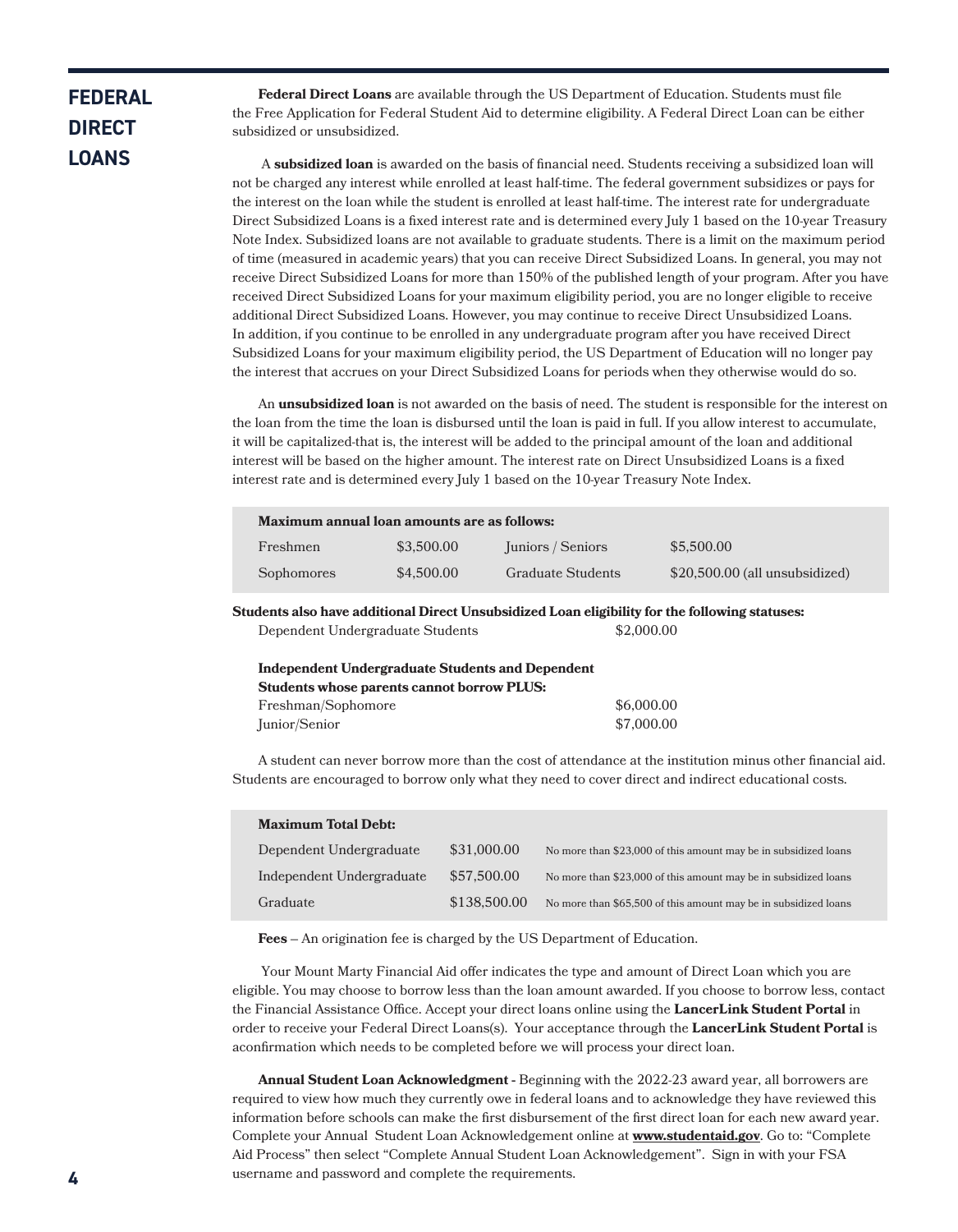| <b>DIRECT</b><br><b>LOANS</b><br><b>CONT'D</b>                                                       | Information on all of your federal student loans is stored in the National Student Loan Data System<br>(NSLDS). Access the NSLDS to review information about your loans at studentaid.gov/aid-summary.                                                                                                                                                                                                                                                                                                                                                                                                                                                                                                                                                                                                                                                                                                                                                                                                                                                                                                                                                                                                                                                                                                                                |
|------------------------------------------------------------------------------------------------------|---------------------------------------------------------------------------------------------------------------------------------------------------------------------------------------------------------------------------------------------------------------------------------------------------------------------------------------------------------------------------------------------------------------------------------------------------------------------------------------------------------------------------------------------------------------------------------------------------------------------------------------------------------------------------------------------------------------------------------------------------------------------------------------------------------------------------------------------------------------------------------------------------------------------------------------------------------------------------------------------------------------------------------------------------------------------------------------------------------------------------------------------------------------------------------------------------------------------------------------------------------------------------------------------------------------------------------------|
| <b>FIRST TIME</b><br><b>BORROWERS</b>                                                                | First time Direct Loan borrowers at Mount Marty will need to complete the following processes before<br>you can receive your first disbursement of loan funds from the US Department of Education:<br>• Complete a Federal Direct Loan Master Promissory Note (MPN). To complete your MPN online, go to<br>www.studentaid.gov. Under the "Complete Aid Process" tab select "Complete a Master Promissory<br>Note" and complete the MPN. MPN's will expire after 10 years.<br>• Complete an Entrance Loan Counseling Session. To complete your entrance loan counseling online go<br>to www.studentaid.gov under the "Complete Aid Process" tab select "Complete Entrance Counseling"<br>and complete the counseling session.<br>• Complete an Annual Student Loan Acknowledgment - Beginning with the 2022-23 award year, all<br>borrowers are required to view how much they currently owe in federal loans and to acknowledge they<br>have reviewed this information before schools can make the first disbursement of the first direct<br>loan for each new award year. Complete your Annual Student Loan Acknowledgement online at<br>www.studentaid.gov. Go to: "Complete Aid Process" then select "Complete Annual Student Loan<br>Acknowledgement". Sign in with your FSA username and password and complete the requirements. |
| <b>STEPS TO</b><br><b>RECEIVING</b><br><b>YOUR</b><br><b>FEDERAL</b><br><b>DIRECT</b><br><b>LOAN</b> | Accept the Direct Loan(s) through the LancerLink Student Portal by going to "My Financial Aid" and<br>1.<br>then click on "Award Letter." If you would like a smaller loan amount than you have been awarded,<br>contact the Financial Assistance Office at finaid@mountmarty.edu.<br>First time borrowers at Mount Marty need to complete the Federal Direct Loan Master Promissory<br>2.<br>Note and Entrance Loan Counseling. Please see instructions for completing these processes<br>above under "First Time Borrowers".<br>3. All direct loan borrowers, both new borrowers and returning borrowers, need to complete the<br>Annual Student Loan Acknowledgement each year before schools can make a first disbursement<br>of the first direct loan for the new award year. Complete your Annual Student Loan Acknowledgement<br>online at www.studentaid.gov. Go to: "Complete Aid Process" then select "Complete Annual<br>Student Loan Acknowledgement". Sign in with your FSA username and password and<br>complete the requirements.<br>Once you have completed steps 1-3, Mount Marty will process your Federal Direct Loan(s).<br>5. At the beginning of the semester, after your enrollment is verified, your loan funds will be applied to<br>your account in the Mount Marty Business Office.                        |
| <b>ALTERNATIVE</b><br><b>LOANS</b>                                                                   | Alternative Loans are offered by many lenders through their own private loan programs. You should<br>always consider your lowest cost options and federal loans before selecting a private student loan. Students<br>are encouraged to compare options and have a thorough understanding of these loan programs before<br>applying.<br>Alternative loans may have substantially higher interest rates than Federal Loan Programs. Parents of<br>dependent undergraduate students are encouraged to compare the PLUS Loan option for their dependent<br>student.                                                                                                                                                                                                                                                                                                                                                                                                                                                                                                                                                                                                                                                                                                                                                                       |
| <b>SPECIAL</b><br><b>CIRCUMSTANCES</b>                                                               | If you or your parents have incurred unusual circumstances which are not reflected on the Free<br>Application for Federal Student Aid (such as loss of employment) that might affect your need for financial<br>aid, please contact the Mount Marty Financial Assistance Office.                                                                                                                                                                                                                                                                                                                                                                                                                                                                                                                                                                                                                                                                                                                                                                                                                                                                                                                                                                                                                                                      |

Federal Student Aid Program policies are subject to change by Congressional action or U.S. Department of Education mandates.

FIND DETAILED FEDERAL STUDENT AID INFORMATION ONLINE! [WWW.STUDENTAID.GOV](https://studentaid.gov/)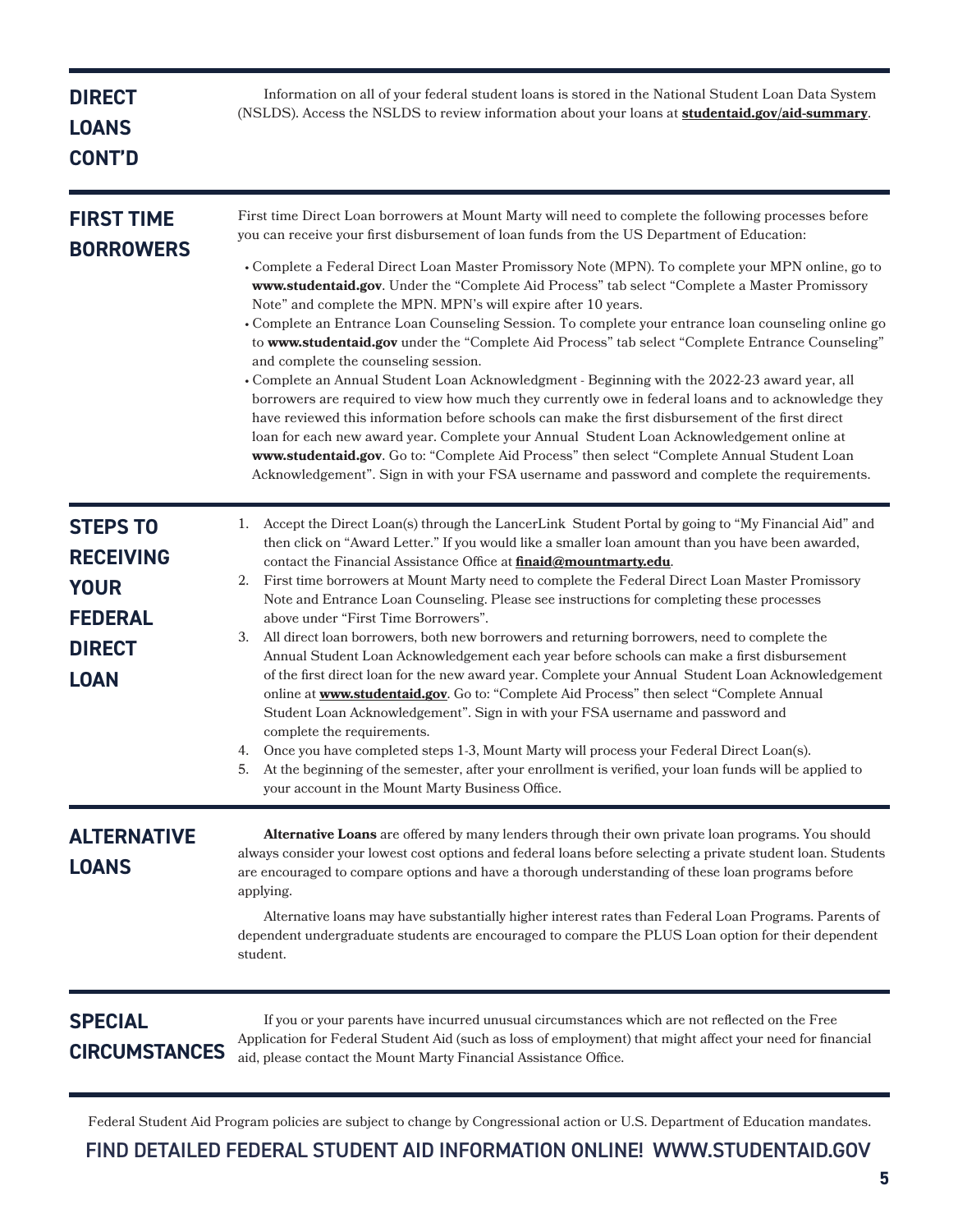# **FINANCIAL AID SATISFACTORY ACADEMIC PROGRESS POLICY**

In order to receive Federal Student Aid, the U.S. Department of Education requires that students maintain Satisfactory Academic Progress towards the completion of their degree.

Federal Student Aid includes Federal Pell Grant, Federal TEACH Grant, Federal Supplement Educational Opportunity Grant (SEOG), Federal Work-Study, Federal Direct Loan (Subsidized and Unsubsidized), and Federal Direct PLUS Loan.

Also, other Federal Agencies may require students to maintain Satisfactory Acadmic Progress for their aid programs. The academic record of all students will be monitored to ensure compliance with the requirements specified below. Therefore, even the academic record of those who have not received Federal Student Aid in the past may impact future eligibility. Failure to meet the following standards will result in financial aid suspension of eligibility for Federal Student Aid. A review takes place at the end of every term (fall, spring, summer).

### **QUALITATIVE STANDARD**

**Undergraduate Students:**

An undergraduate student must meet minimum academic progression standards. These standards are based on the student's cumulative grade point average. The cumulative grade point average is calculated in accordance with the Mount Marty institutional grading policy. All audited coursework is excluded from this calculation. Making satisfactory academic progression is as follows:

- 1. A student with a cumulative grade point average of 2.0 or better is considered to be in good academic standing.
- 2. If a student's cumulative grade point average falls below 2.0 in any academic term (i.e. fall, spring, summer), the student is placed on financial aid warning the following term.
- 3. While on financial aid warning, the student must earn a cumulative grade point average of 2.0 or better.
- 4. When a student on financial aid warning achieves a cumulative grade point average of 2.0 or better, the student is returned to good academic standing.
- 5. A student on financial aid warning who fails to maintain a cumulative grade point average of 2.0 or better is placed on financial aid suspension.

A review takes place at the end of every term (fall, spring, summer). A student placed on academic suspension is also placed on financial aid suspension. Being reinstated academically does not guarantee financial aid reinstatement. The student must separately appeal the financial aid suspension as defined under the Appeal of Financial Aid Suspension section.

### **Graduate Students:**

For graduate students, the policy for making Satisfactory Academic Progress is the same as described above except graduate students must maintain a cumulative grade point average of 3.0.

### **QUALITATIVE STANDARD (PACE)**

In order to maintain Satisfactory Academic Progress toward the completion of their degree, all students must successfully complete 67 percent of cumulative attempted credit hours. Attempted credit hours include all hours that would appear on a student's academic transcript at the end of any given term, including withdrawals, incompletes, repeated courses, remedial coursework, transfer hours and hours attempted at any time when not receiving Federal Student Aid. Audited coursework is not included. Hours that may have been part of a successful academic amnesty appeal will still be included. Successfully completed hours for both graduate and undergraduate students include grades of A, B, C, D and P. All other grades would not be considered successful completion. Evaluation of this quantitative standard will be measured at the end of each term.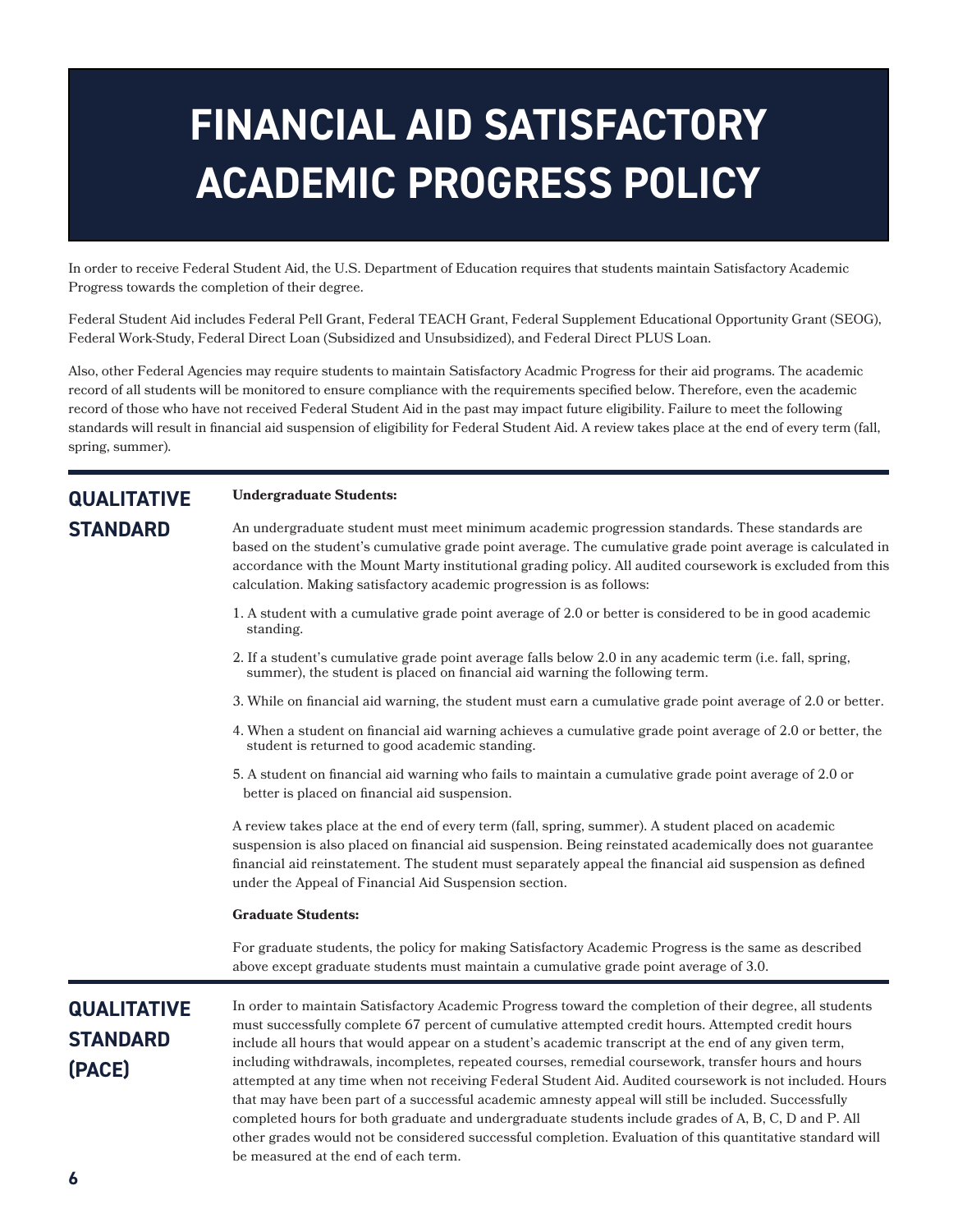### **MAXIMUM ATTEMPTED CREDIT HOURS**

The U.S. Department of Education has established a limit on the number of credit hours a student can attempt and still remain eligible for Federal Student Aid. This limit is based on 150 percent of the credit hours needed to complete the degree for which the student is pursuing. Students can consult the catalog to find the duration of their program and then multiply that number by 1.5 to determine the credit hour limit that applies to their financial aid. Examples are listed below:

### **Type of Degree Maximum Credit Hours Attempted**

| Two-Year Associate                          | 96       |
|---------------------------------------------|----------|
| Four-Year Bachelor                          | 192      |
| Nurse Anesthesia Doctoral Program           | 34.5-126 |
| Master of Science Family Nurse Practitioner | 69-73.5  |

**Remedial Courses:** Mount Marty offers a limited number of remedial coursework. These credits are included in credits attempted and GPA is also calculated. However, these credits may not be applied toward graduation requirement.

**Incomplete Courses:** Courses shown as incomplete at the end of the term will have the credits calculated as attempted, but no GPA for the incomplete will be calculated. A grade of "I" (incomplete) may be changed to a passing grade within one term from the date of award of this grade if the student satisfactorily completed all the course requirements as set by the course instructor. Otherwise after this period "I" will automatically be changed to an "F" and SAP will be calculated on the "F" grade.

**Transfer Credits:** All transfer credits accepted for the student's program of study at Mount Marty will be counted as "attempted" and "completed" credits. Transfer credits will not be included in the calculation of the student's GPA.

**Withdrawals:** After census date, a student may withdraw from a course through 60 percent of the term and receive a grade of "W". Credits with a status of "W" will be counted as attempted credits with no GPA calculation. Students that withdraw from Mount Marty after the 60 percent point in the term are assigned grades "WP" (withdrawal passing) or "WF" (withdrawal failing). WP grades are counted as attempted credits with no GPA calculation while WF grades are counted as attempted credits with an "F" GPA calculated. Mount Marty performs "Return of IV Funds" calculations for all withdrawing students per the "Return of Title IV Funds" Policy. If a withdrawn student returns back to Mount Marty, the institution will apply the SAP policy in continuation of the student's SAP status at the time of the withdrawal.

**Repeating Courses:** When a student fails to earn a required grade for their program, the student will be responsible for any additional cost incurred for retaking the course. All repeated courses will be included in credits attempted. Only the GPA from the "best" grade will be used in the calculation of the GPA.

**Changing Programs of Study:** A student changing from one major to another or adding an additional major will need to complete a change of major form. All of the student's attempted credits are counted toward the 150 percent eligibility. SAP-status of a student will be applied in continuation from one major to the other.

**Enrolling in a Second Program of Study:** Students that have declared more than one major, may pursue their programs concurrently. Maximum duration for SAP will be based on 150 percent of the standard program degree requirements.

**Academic Suspension:** Students placed on any type of academic suspension other than failure to meet cumulative qualitative and quantitative academic progress standards immediately lose financial aid eligibility until the student is reinstated to the program.

**COURSE INCOMPLETES, TRANSFER CREDITS, WITHDRAWLS, REPETITIONS & REMEDIAL COURSES & ACADEMIC SUSPENSION**